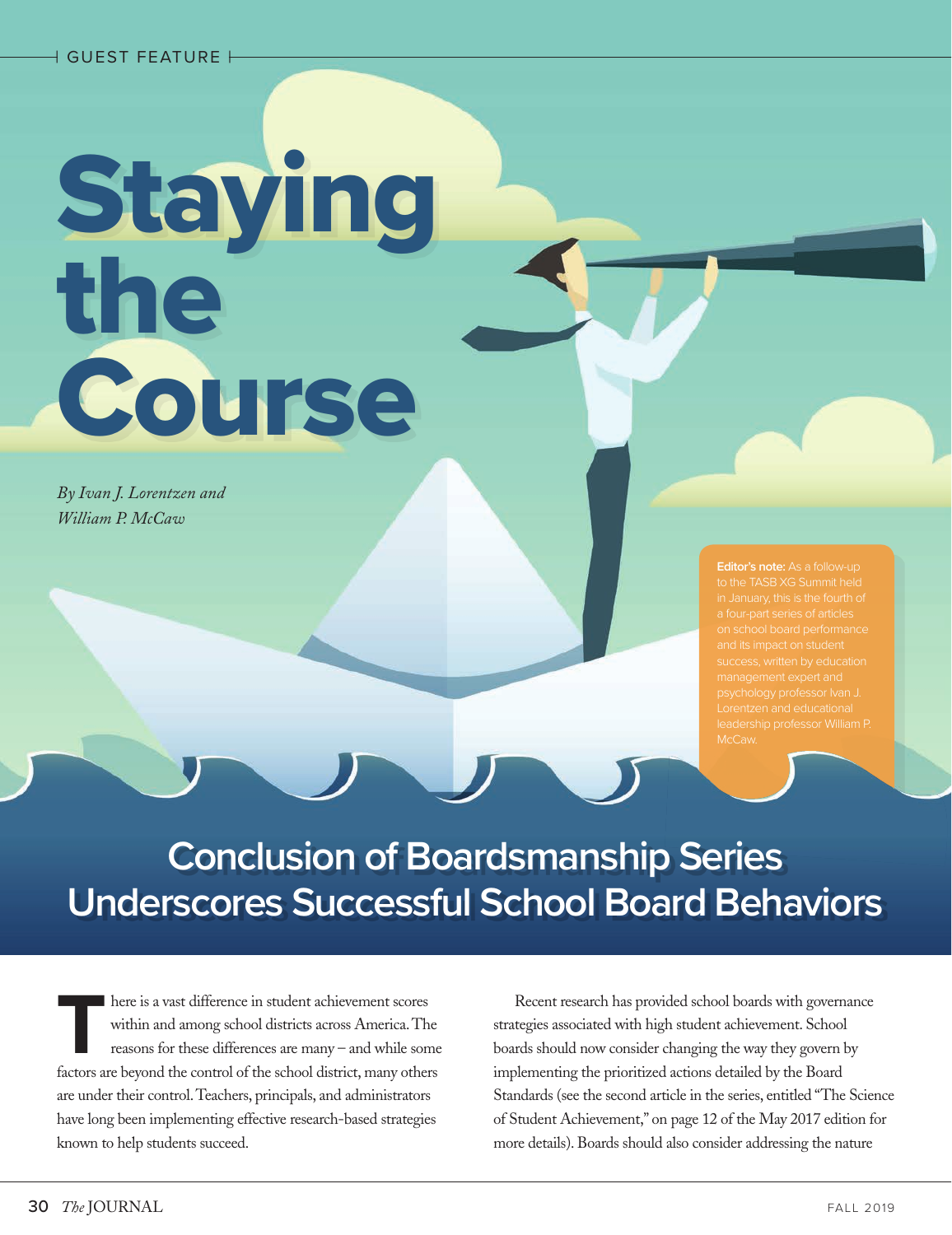of internal board relations (called "closure") and external relations through interactions with the community (called "brokerage"). These actions are consistent with effective board governance and predictive of higher student achievement scores.

# **BEYOND OPINION**

Researchers examining student achievement have focused their attention on students, teachers, classrooms, administrators, and school boards. These examinations provide opportunities to learn what happens to student achievement when various conditions exist. Whether a school is urban or rural, large or small, affluent or poor, ethnically homogenous or diverse, there are certain board characteristics common to school districts that report high student achievement. Understanding these characteristics and how they relate to student achievement helps form the building blocks of effective boardsmanship.

Research has shown that certain board behaviors, described by the Board Standards, are statistically related to high student achievement (Lorentzen, 2013). The Board Standards inform boards that their job is to look "up and out" while letting the administration deal with issues that are "down and in." Effective school boards spend time on issues that have districtwide implications, such as ensuring accountability, setting high student expectations, governing responsibly, engaging the community, and creating the conditions for student and staff success.

Looking "down and in" is delegated to the superintendent, who deals with things such as teaching, sports, buses and transportation, student grievances, and personnel.

# **REDUCING BOARD DISARRAY**

A school board that harbors wide disagreement about its proper roles and responsibilities is a board in disarray. When individual board members come to the board armed primarily with lay wisdom to guide their actions and decisions, it is little wonder opinions differ widely. Effective boardsmanship is not intuitive. There are appropriate and inappropriate ways to behave as an individual board member and as a collective board interested in improving student achievement.

One of the most important internal discussions a board can have involves coming to agreement about the board's appropriate roles and responsibilities, as well as establishing expectations for the behavior of individual board members. Boards with low internal relations lack trust, don't have a shared vision, display a lack of professionalism, and run the risk of telegraphing to the community

that the district is equally unprincipled. To protect against these negative issues, some districts adopt a code of ethics, or code of conduct. Others develop a district plan, to which the Board Standards refer many times.

# **THE DISTRICT PLAN**

Many districts have strategic or long-term plans. While potentially beneficial, such plans too often have little practical utility because they are routinely shelved after being written. The district plan, on the other hand, is broader and contains two specific parts. The first part is the traditional strategic plan, which makes reference to multiple issues affecting the district. Typically, strategic plans don't refer to the board but rather articulate long- and shortterm goals that others within the district are held responsible to accomplish.

The second part is the board plan, which is written by the board to help guide its own actions. The board plan makes assurances to the public and district employees about how the board will govern the district. This plan should be consulted when making decisions, setting policy, allocating funds, creating initiatives, setting goals, and monitoring progress. It sets expectations that all students can learn, holds the administration accountable for making progress, and vows financial support toward this end. It is also a living document that sets district standards and expectations of how students, teachers, administrators, and the board itself are expected to function.

The board plan can be published online or in the local newspaper as an open letter to the community. Boards may choose to read pertinent portions of this plan at the beginning of each meeting or prior to voting as a reminder of what commitments have been made.

When properly developed and utilized, the two parts of the district plan become the rudder that steers the district forward each month while simultaneously reminding the board to delegate distracting issues to the superintendent.

# **MAINTAINING FOCUS**

While most districts have committees focused on finance, curriculum, facilities, and personnel, it is recommended by several organizations that school boards add a committee on governance, whose task includes making sure the board continues to function according to the district plan. This committee is responsible for locating the pertinent policy or statement in the district plan that justifies an agenda item as a board issue. If such a reference cannot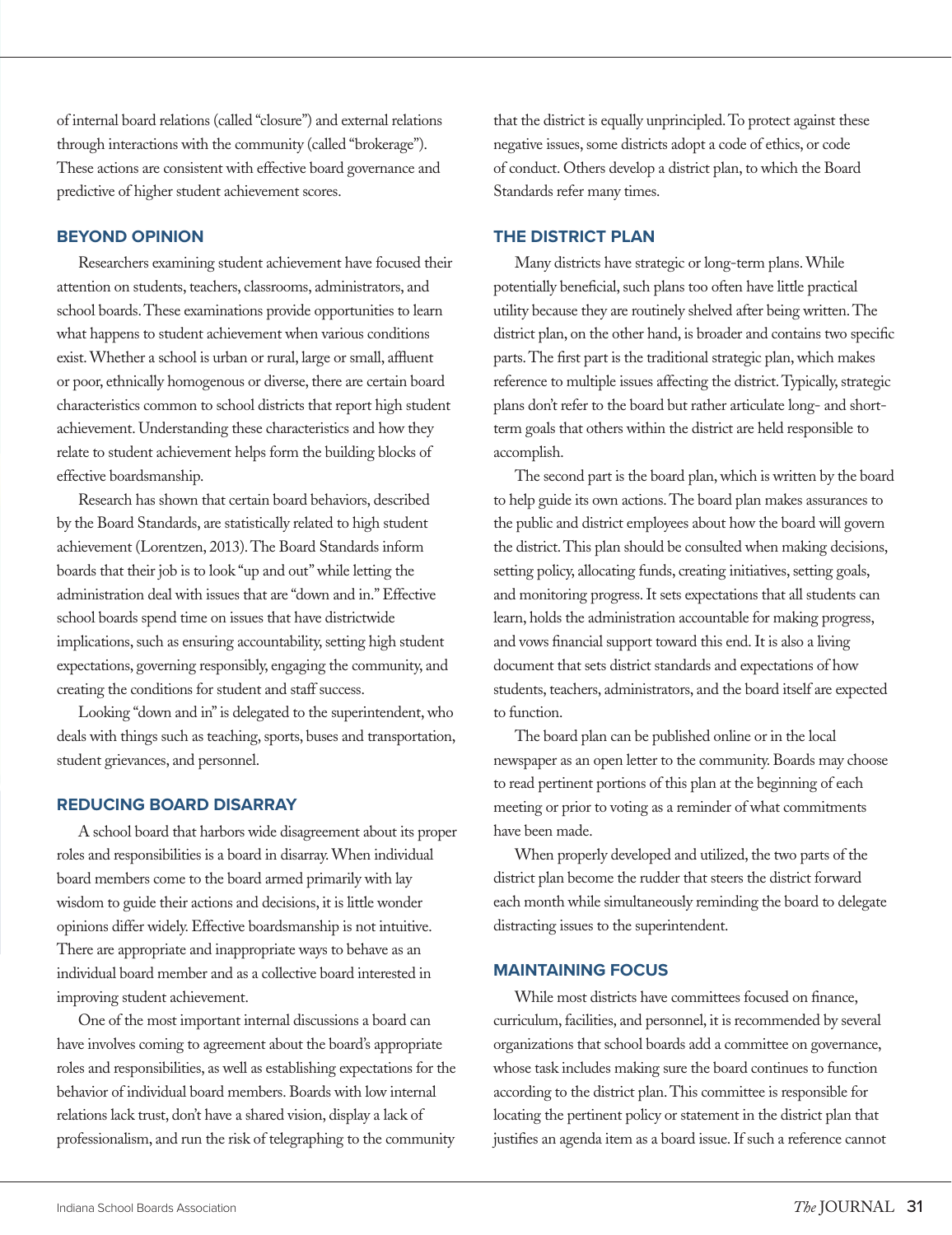# | GUEST FEATURE |

be found, the issue is delegated to the superintendent. In addition, it is recommended that the agendas for monthly board meetings include items of districtwide importance, such as community engagement, student achievement, and board development.

The use of a preplanned annual calendar also stipulates, in a proactive manner, what district reports, trainings, and community group interactions are planned. Using such a calendar can keep the board focused on issues important to district governance, effective boardsmanship, and student achievement.

# **ONLY THE BOARD**

The school board has two overarching responsibilities only it can perform: engaging the community and collaborating with the superintendent (see Figure 1). There are some things only the board can do. There are some things only the community can do. And there are some things only the superintendent can do. Understanding these clear distinctions can help the board function more efficiently and effectively.

### **Figure 1.**

# **Effective Boardsmanship Roles and Responsibilities:**



Districts that respect and enact these roles and responsibilities govern districts with the highest student achievement scores.

For example, only the community can send its children to the school, vote in elections, volunteer at the school, and offer candidates for the school board. Only the board can adopt the budget, construct and maintain facilities, make levy and bond requests, hire and evaluate the superintendent, engage the local community on matters of official district governance, and evaluate its own performance. Only the superintendent can be the district CEO; make recommendations regarding personnel, policy, and budget; provide the board with requested information; oversee the educational program; carry out policy; and make progress toward student achievement goals.

It is also important to recognize that there is an appropriate amount of overlap in these roles, where community and board,

as well as board and superintendent, work together. Districts that respect and enact these roles and responsibilities govern districts with the highest student achievement scores.

Elitist boards ignore the community. Micromanaging boards steal responsibilities from the superintendent. Boards showing deference to the superintendent abdicate their responsibilities. These undesirable board behaviors, evident of inappropriate overlap, can eventually result in frequent superintendent turnover, which by itself is related to lower achievement scores (Alsbury, 2008). Effective boards recognize their appropriate overlap of roles and responsibilities with both the community and superintendent and also understand and respect the autonomy within each role.

## **DISTRICTWIDE IMPROVEMENT EFFORTS**

There are two ways student achievement is often addressed: one, by focusing narrowly at the level of the classroom or school; and another, by focusing more broadly at the level of the district (see Figure 2). When districts rely solely on teachers or principals to address achievement, the effort is vulnerable to personnel changes or uninformed decision-making by the administration or board. On the other hand, when efforts to improve student achievement are addressed districtwide, there is a greater chance of transforming the entire district.

This approach is broader and more stable but may be more difficult to launch because it necessarily requires both effective boardsmanship (involving the governance team of board and superintendent) and instructional leadership (involving the instructional team of superintendent, principal, and teacher). The superintendent, of course, is an integral part of both the governance and instructional teams. Districtwide improvements in student achievement can be transformational, and therefore lasting, when boardsmanship and instructional leadership work simultaneously to address achievement in their respective ways. The transformation is not necessarily easy or quick, but districts have successfully accomplished it. It begins when the district decides the status quo is no longer acceptable.

# **BECOMING A LEARNING DISTRICT**

The beneficial effects of professional development are hard to overstate. While all states have education, certification, and professional development requirements for teachers and administrators, comparable requirements for school board members vary from state to state.